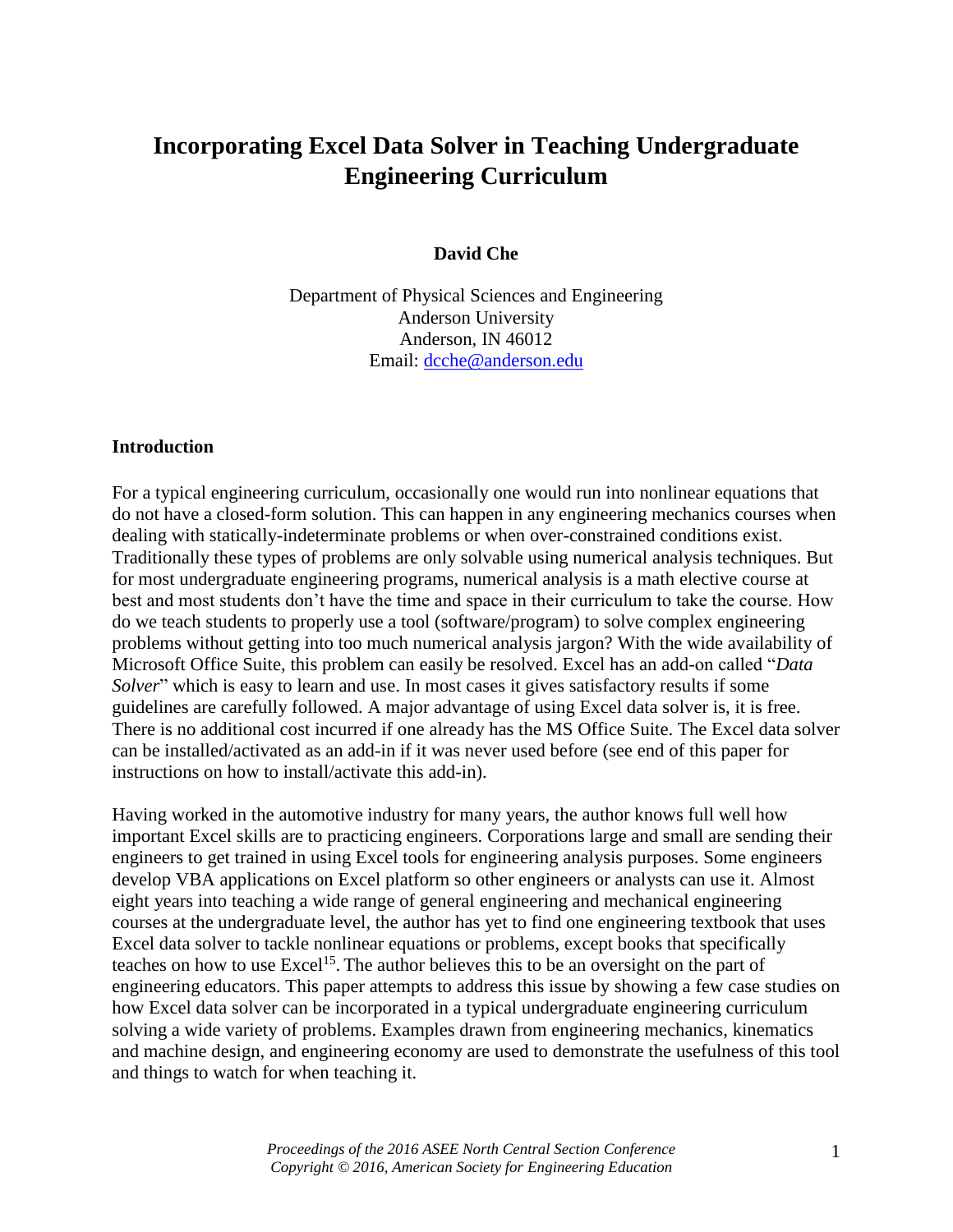#### **State-of-the-Art**

Some academic endeavor had been taken in recent years to develop Excel-based tools for specific mechanical engineering curriculum. A research team with NSF funding is developing a set of computational and organizational tools to be used in the thermodynamic and heat transfer courses taught in the University of Alabama's Mechanical Engineering department. As the team claims, "The platform for these tools will be the Microsoft Office Suite, mainly Microsoft Excel, due to its practicality and wide usage both in the academic and professional spheres."<sup>1, 2</sup>

There are also companies that specialize in developing Excel-based tools or provide training for corporate clients. California-based *SpreadsheetWorld, Inc*. is such a company that promotes Spreadsheet Aided Engineering<sup>3</sup>. Many engineering programs teach Excel in freshmen-level introduction to engineering courses. But Excel data solver had not been mentioned or emphasized due to limited hours<sup>4</sup>. Amir Karimi did give some examples using Excel solver in an undergraduate heat transfer course<sup>5</sup>.

#### **A Statically-indeterminate Problem**

Here is a statics problem at hand:

*A vertical force F is applied to a spring assembly at point A (Fig. 1). The spring constants k<sup>1</sup> and k<sup>2</sup> are 500 lb/ft. Determine the force in each spring and the deflection of node A if the magnitude of force F is 500 lb.* 



Fig. 1 Two spring assembly before load F is applied

This problem was taken from an example in Sridhar S. Condoor's *Engineering Statics*<sup>6</sup>. Here is a brief summary of the solution. In the free-body diagram of node A (Fig. 2),



Fig. 2 Free-body diagram of node A after load F is applied (point A now moves down to point  $A^{\prime}$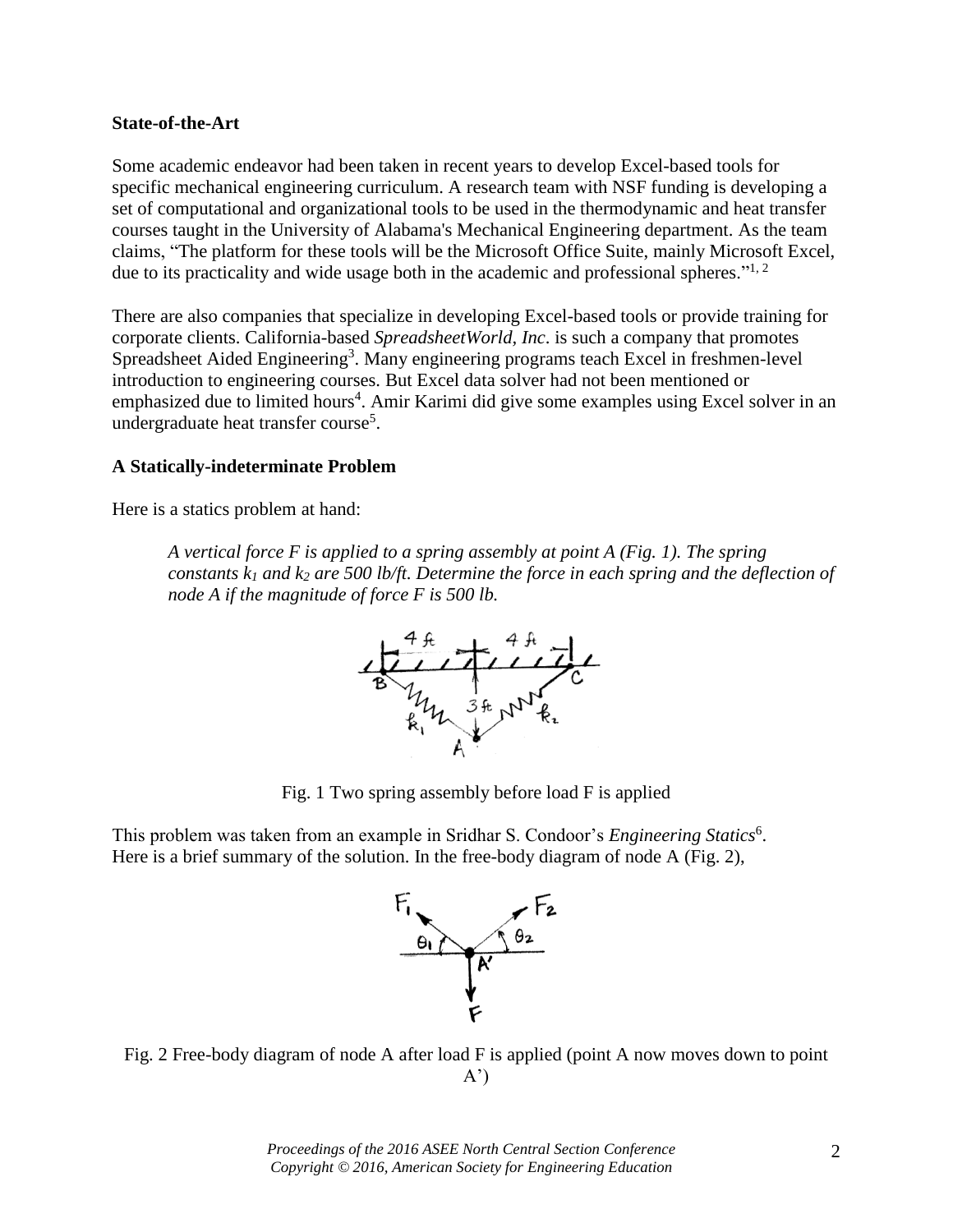F is given, F<sub>1</sub> and F<sub>2</sub> are unknowns, and angles  $\theta_1$  and  $\theta_2$  are also unknowns. Applying static equilibrium equations in both the horizontal and vertical directions, we have

$$
F_1 \cos \theta_1 = F_2 \cos \theta_2 \tag{1}
$$

$$
F_1 \sin \theta_1 + F_2 \sin \theta_2 = 500 \, lb \tag{2}
$$

For four unknowns we have only two equations from (1) and (2). So this is a statically indeterminate problem and geometrical constraints need to be used to solve it. From symmetry we know that  $\theta_1 = \theta_2$  and  $F_1 = F_2$ . If the amount of vertical stretch at point A is  $\delta$ , and  $\delta_1$  and  $\delta_2$  are deflections of the springs, as shown in Fig. 3, we then have



Fig. 3 Geometry of the spring assembly before and after stretch

Again from symmetry we know  $\delta_1 = \delta_2$ . From Hooke's law, we have

$$
F_1 = k_1 \delta_1, F_2 = k_2 \delta_2 \tag{4}
$$

From Equation (2) we have,

$$
2F_1 \sin \theta_1 = 500 \tag{5}
$$

Substituting the values of F<sub>1</sub> and  $\theta$ <sub>1</sub>, we have

$$
2k_1 \delta_1 \sin \theta_1 = 2k_1 \left( \sqrt{4^2 + (3 + \delta)^2} - \sqrt{4^2 + 3^2} \right) \frac{(3 + \delta)}{\sqrt{4^2 + (3 + \delta)^2}} = 500 \tag{6}
$$

In Equation (6), only δ is unknown. This is clearly a nonlinear equation as δ is buried in several different radicals, so there are no closed-form solutions. Numerical analysis techniques have to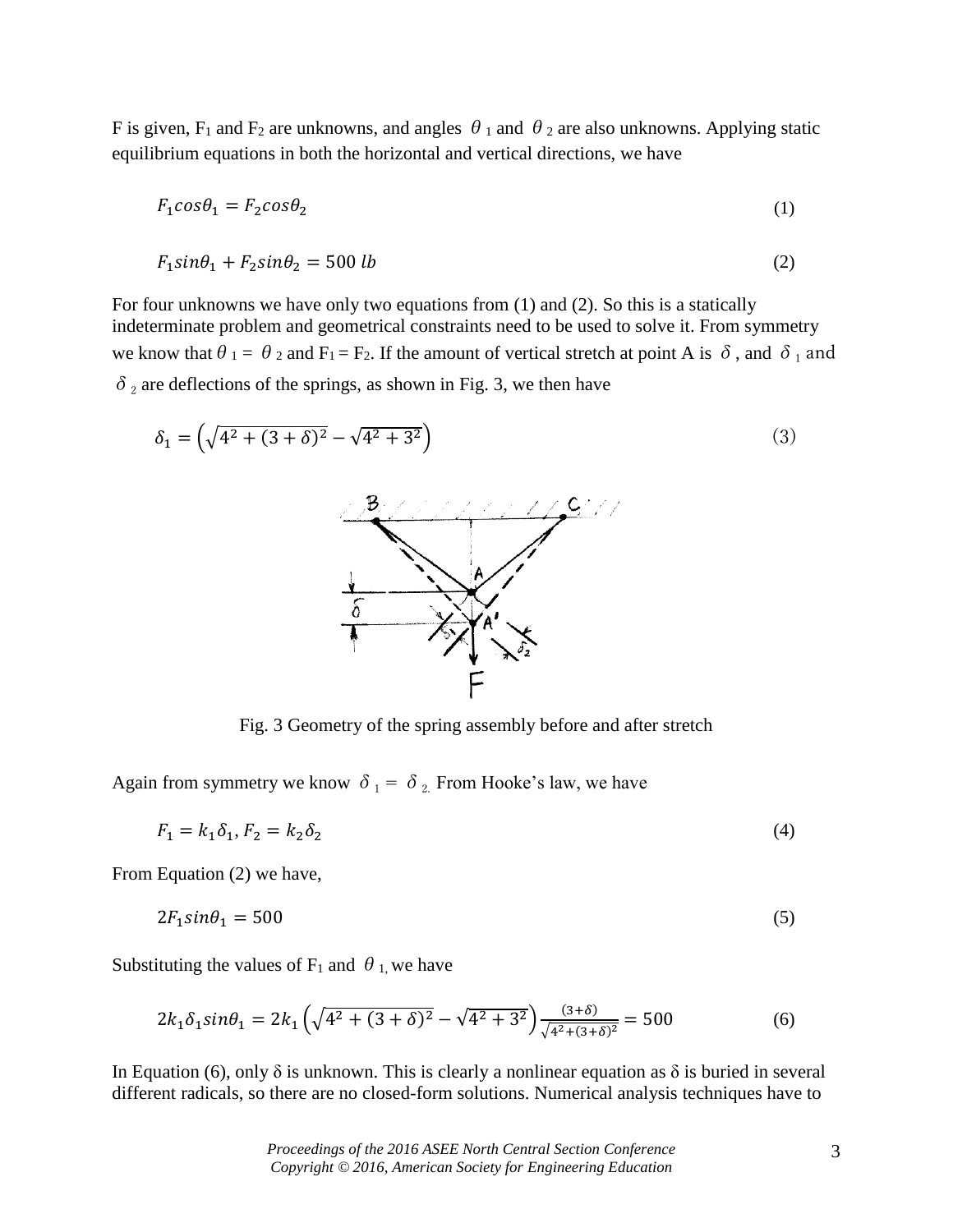be used. Re-arranging Equation (6), we construct R as a residue that need to be minimized in the Solver,

$$
R = \left(\sqrt{4^2 + (3 + \delta)^2} - \sqrt{4^2 + 3^2}\right) \frac{(3 + \delta)}{\sqrt{4^2 + (3 + \delta)^2}} - 0.5 = 0\tag{7}
$$

Using Excel data solver, we then enter the residue function R in Equation (7) as an objective function in the parameter input window as shown in Fig. 4, and select delta ( $\delta$ ) as the variable cell. Excel would then iteratively solve for delta that would give us a zero value of R.

| $f_x$          |               |                       |                                    |                        | =(SQRT(D3^2+(D4+D2)^2)-5)*(D4+D2)/SQRT(D3^2+(D4+D2)^2)-0.5<br><b>Solver Parameters</b>                                                                                                   |              | $\times$         |
|----------------|---------------|-----------------------|------------------------------------|------------------------|------------------------------------------------------------------------------------------------------------------------------------------------------------------------------------------|--------------|------------------|
| C<br>$de$ Ita= | D<br>1.063089 | Set Objective:<br>To: | $\bigcirc$ Max                     | SDS6<br>$\bigcirc$ Min | ◉ Value Of:                                                                                                                                                                              | 0            | 医                |
| $x =$<br>$V =$ | 4<br>3        |                       | By Changing Variable Cells:        |                        |                                                                                                                                                                                          |              |                  |
| $R =$          | 4.26E-07      | SDS <sub>2</sub>      | <b>Subject to the Constraints:</b> |                        |                                                                                                                                                                                          |              | 嶐                |
|                |               |                       |                                    |                        |                                                                                                                                                                                          |              | Add              |
|                |               |                       |                                    |                        |                                                                                                                                                                                          |              | Change           |
|                |               |                       |                                    |                        |                                                                                                                                                                                          |              | <b>Delete</b>    |
|                |               |                       |                                    |                        |                                                                                                                                                                                          |              | <b>Reset All</b> |
|                |               |                       |                                    |                        |                                                                                                                                                                                          |              | Load/Save        |
|                |               |                       |                                    |                        | Make Unconstrained Variables Non-Negative                                                                                                                                                |              |                  |
|                |               |                       | Select a Solving Method:           |                        | <b>GRG Nonlinear</b>                                                                                                                                                                     | $\checkmark$ | Options          |
|                |               | <b>Solving Method</b> | problems that are non-smooth.      |                        | Select the GRG Nonlinear engine for Solver Problems that are smooth nonlinear. Select the LP<br>Simplex engine for linear Solver Problems, and select the Evolutionary engine for Solver |              |                  |

Fig. 4 Excel Data Solver Parameter Input Screen

Using an initial guess of delta being equal to 0, we got an answer of 1.063089 ft. Now this problem is easy since it has only one equation as the objective function. So the focus in teaching is to show the students how to properly set up the equations, which variable to select as changing variable and how to properly set up an objective function.

For homework, students were assigned a three spring problem – all the dimensions in Fig. 1 remain the same, just add an identical spring in the middle. Another possible assignment is changing the spring rate so that the two springs are no longer the same. These will all add a little complexity to the modeling and the setup of Excel solver parameters. And in some cases an improper initial guess would give students wrong answers. So students are asked to be vigilant on detecting erroneous answers and learn how to fix them. One way of fixing it is by adding some constraints based on the geometry in the Solver parameter window. Sometimes students would set up the objective function and the changing variables in such a way that circular argument scenario arises. Therefore students need to be taught on making sure all the given information in the problem are used. In a way, even though Excel data solver makes computation easier, but the thinking behind it is sometimes quite challenging and students need to be exposed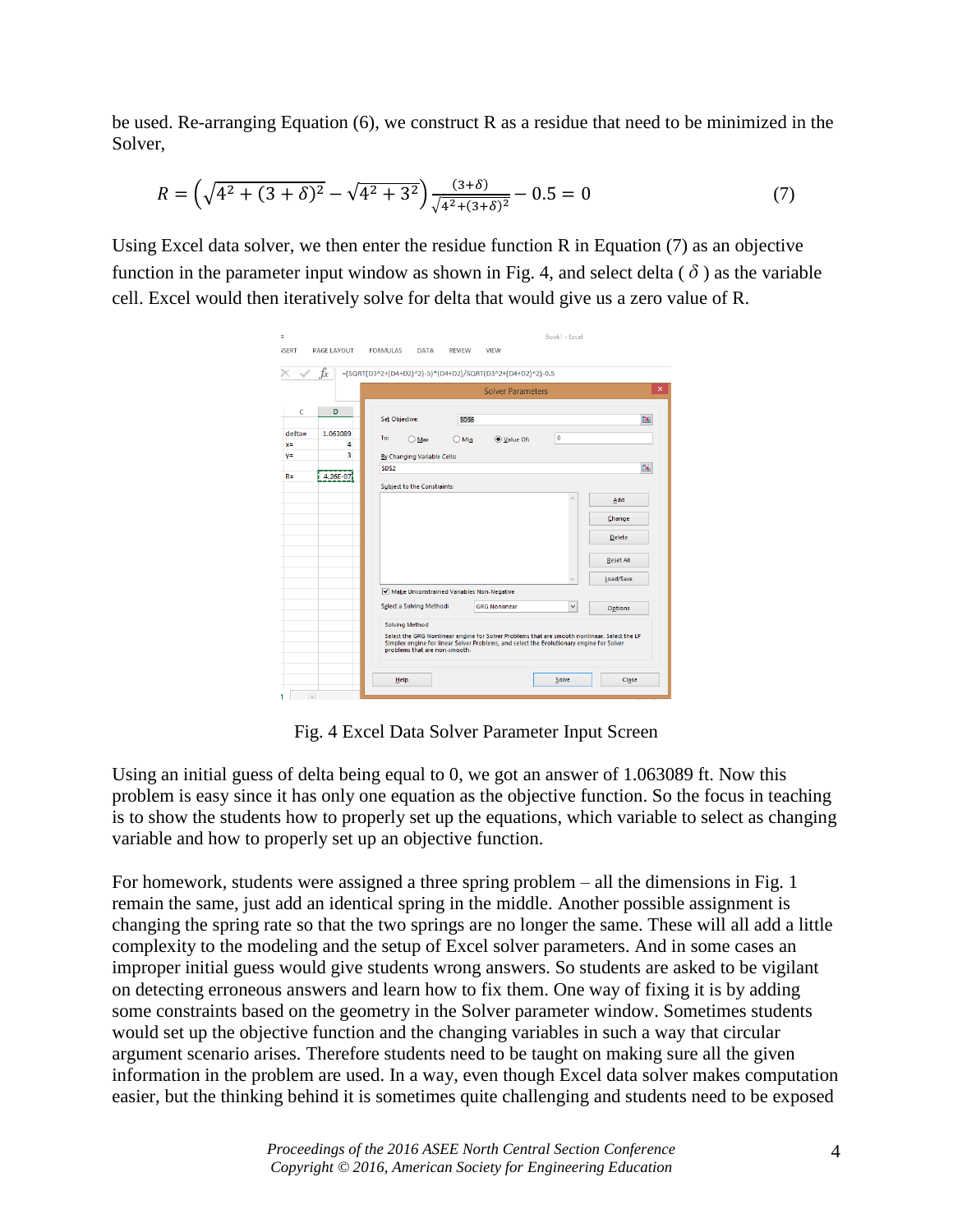to a variety of problems to hone their numerical analysis skills. In the next section, a kinematic design problem is used to demonstrate how to combine multiple equations into a single objective function in Excel solver.

#### **An Example in Kinematics Analysis and Machine Design**

Here is an example problem from kinematics analysis. All dimensions were measured off of Example 4-7 of a kinematics and design of machinery textbook<sup>7</sup>.

*Calculate the angular position, velocity and acceleration of each moving link (2, 3, 4, and 5) of the six-link mechanism in its current position (* $\theta_1 = 36^\circ$ ) *as shown in Fig. 5.*  $\theta_1$ ,  $\theta_2$ ,  $\theta_3$ ,  $\theta_4$ , and  $\theta_5$  are defined as shown. All link dimensions are known to be:

*L1=10mm, L2=35.5mm, L3'=13.5mm, L3=24.5mm, L4=15.5mm, L5=16mm, L6=36mm, XG=27mm, YG=33.5mm*. *DCE is one piece, i.e, angles between DC, CE, and ED do not change. The fixed angle between DE and CD is*  $\alpha = 134$   $\degree$ . Assume link 1 is the driving *link and it is rotating at a constant angular velocity of*  $\omega_1 = 1$  *rad/sec.* 

Vector loop equations for the two closed loops ABCDGA and GDEFG are:

$$
l_1 \cos \theta_1 + l_2 \cos \theta_2 + l'_3 \cos(\alpha + \theta_3) = x_G + l_4 \cos \theta_4 \tag{8}
$$

$$
l_1 \sin \theta_1 + l_2 \sin \theta_2 + l'_3 \sin(\alpha + \theta_3) = y_G + l_4 \sin \theta_4
$$
\n(9)

$$
l_4 \cos \theta_4 + l_3 \cos \theta_3 = l_6 + l_5 \cos(\theta_5)
$$
 (10)

$$
l_4 \sin \theta_4 + l_3 \sin \theta_3 = l_5 \sin(\theta_5)
$$
\n(11)



Fig. 5 A complex six-bar linkage design<sup>7</sup>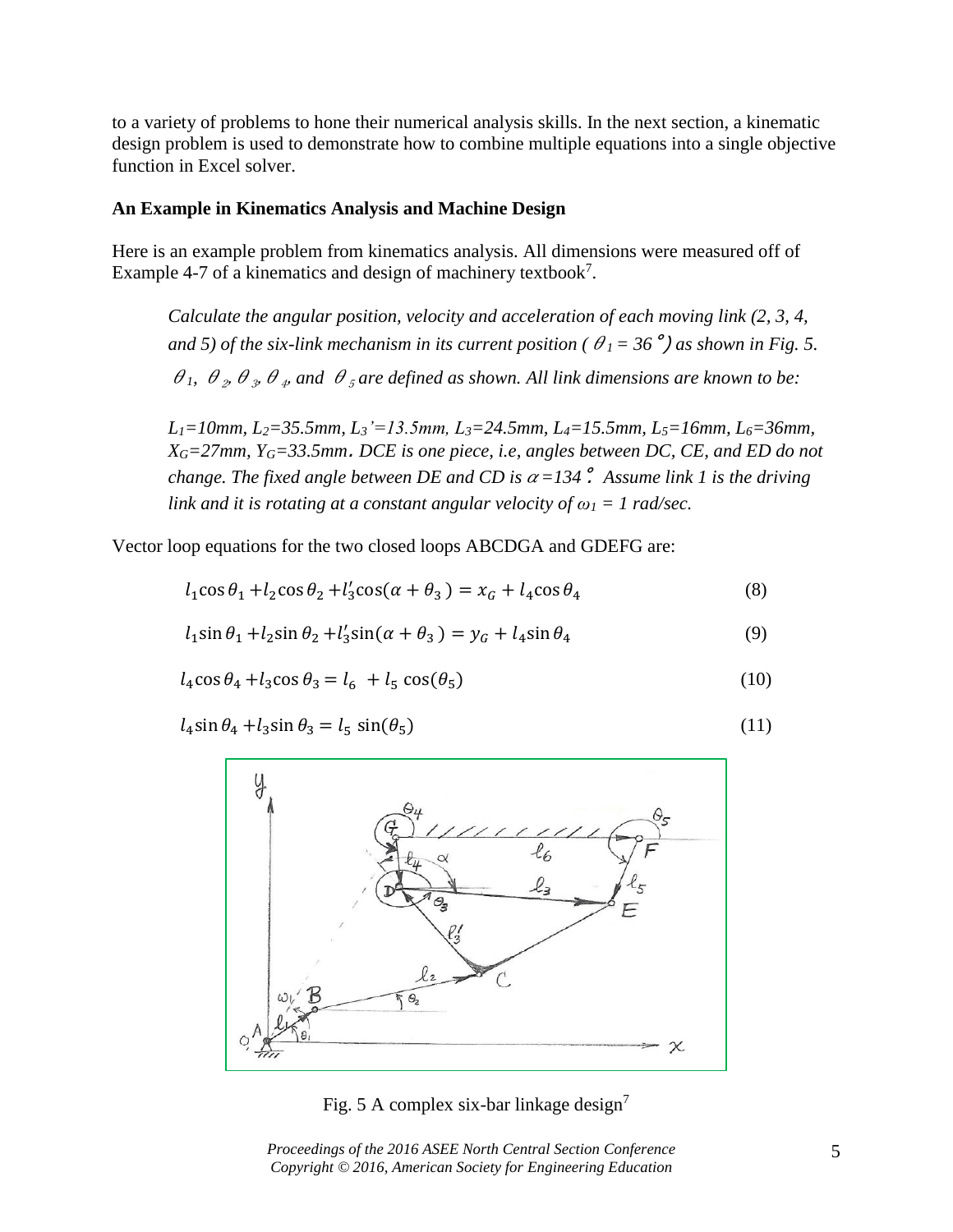Students were initially required to solve for the angles in the above four equations using Matlab nonlinear solver. But there was one student who did not purchase a Matlab license. So the author encouraged him to try to use Excel data solver to solve it instead. But he only knew how to solve problems that have only one equation as the objective function as shown in Equation (7) above, for example. The student had to be taught how to combine the four equations, Eqn's (8) through (11), into one objective function. If we use four equations  $f_1(S)=0$ ,  $f_2(S)=0$ ,  $f_3(S)=0$ ,  $f_4(S)=0$ to represent Equations (8) through (11), where  $S=[\theta_2, \theta_3, \theta_4, \theta_5]$  is a vector of the unknown angles. Then a single objective function can be written as

$$
F = f_1^2 + f_2^2 + f_3^2 + f_4^2 \tag{12}
$$

The goal of this problem is to drive objective function F to be zero (or as close to zero as possible numerically). The student was then able to solve it correctly (Fig. 6), even using some constraints.

|                |                                                                   | HOME             | <b>INSERT</b>                       | PAGE LAYOUT<br>FORMULAS            | DATA   | <b>REVIEW</b><br>VIEW                | $\smile$ $\smile$ $\smile$                                                                   |  |  |  |
|----------------|-------------------------------------------------------------------|------------------|-------------------------------------|------------------------------------|--------|--------------------------------------|----------------------------------------------------------------------------------------------|--|--|--|
|                | $\times$<br>fx<br>$\overline{\phantom{a}}$<br>G <sub>9</sub><br>÷ |                  | $=M2*SIN(C5)+K2*SIN(C4)-N2*SIN(C6)$ |                                    |        | $\times$<br><b>Solver Parameters</b> |                                                                                              |  |  |  |
| 41             | А                                                                 | B                | c                                   | D                                  | F<br>F | G                                    | 医<br><b>SGS9</b><br>Set Objective:                                                           |  |  |  |
| 1              |                                                                   |                  | radians                             | degrees                            |        |                                      | $\circ$<br>To:<br>(C) Value Of:<br>$\bigcirc$ Max<br>$\bigcirc$ Min                          |  |  |  |
| $\overline{2}$ |                                                                   | theta1           | 0.628318531                         | 36.0000000000000000                |        |                                      |                                                                                              |  |  |  |
| 3              |                                                                   | theta2           | 0.106624053                         | 6.1091082044896300                 |        |                                      | By Changing Variable Cells:                                                                  |  |  |  |
| 4              |                                                                   | theta3           | $-0.092896569$                      | -5.3225813207505700                |        |                                      | 医<br>SCS3:SCS6                                                                               |  |  |  |
| 5              |                                                                   | theta4           | $-1.032074428$                      | -59.1335088856452000               |        |                                      |                                                                                              |  |  |  |
| 6              |                                                                   | theta5           |                                     | -1.801176123 -103.1997899856120000 |        |                                      | <b>Subject to the Constraints:</b>                                                           |  |  |  |
| 7              |                                                                   |                  |                                     |                                    |        |                                      | $SCS3 < = 1.5$<br>Add<br>$SCS3 > = 0$                                                        |  |  |  |
| 8              |                                                                   |                  |                                     | squares                            |        |                                      | $SCS4 \leq 7$<br>$SCSS \leq 7$                                                               |  |  |  |
| 9              | ea1                                                               | $-0.000165687$   |                                     | 2.74521E-08 objective              |        | 1.6826E-07                           | Change<br>$SCS6 \leq 7$                                                                      |  |  |  |
|                | $10 \text{ ea}$                                                   | $-0.000366201$   |                                     | 1.34103E-07                        |        |                                      | <b>Delete</b>                                                                                |  |  |  |
|                | $11$ ea3                                                          | 2.77793E-05      |                                     | 7.71689E-10                        |        |                                      |                                                                                              |  |  |  |
|                | $12$ eq4                                                          | $-7.70259E - 05$ |                                     | 5.933E-09                          |        |                                      | <b>Reset All</b>                                                                             |  |  |  |
| 13             |                                                                   |                  |                                     |                                    |        |                                      |                                                                                              |  |  |  |
| 14             |                                                                   |                  |                                     |                                    |        |                                      | Load/Save                                                                                    |  |  |  |
| 15             |                                                                   |                  |                                     |                                    |        |                                      | Make Unconstrained Variables Non-Negative                                                    |  |  |  |
| 16             |                                                                   |                  |                                     |                                    |        |                                      |                                                                                              |  |  |  |
| 17             |                                                                   |                  |                                     |                                    |        |                                      | Select a Solving Method:<br><b>GRG Nonlinear</b><br>$\checkmark$<br>Options                  |  |  |  |
| 18             |                                                                   |                  |                                     |                                    |        |                                      | <b>Solving Method</b>                                                                        |  |  |  |
| 19             |                                                                   |                  |                                     |                                    |        |                                      | Select the GRG Nonlinear engine for Solver Problems that are smooth nonlinear. Select the LP |  |  |  |
| 20             |                                                                   |                  |                                     |                                    |        |                                      | Simplex engine for linear Solver Problems, and select the Evolutionary engine for Solver     |  |  |  |
| 21             |                                                                   |                  |                                     |                                    |        |                                      | problems that are non-smooth.                                                                |  |  |  |
| 22             |                                                                   |                  |                                     |                                    |        |                                      |                                                                                              |  |  |  |
| 23             |                                                                   |                  |                                     |                                    |        |                                      | Help<br>Close<br>Solve                                                                       |  |  |  |
| 24             |                                                                   |                  |                                     |                                    |        |                                      |                                                                                              |  |  |  |
| 25             |                                                                   |                  |                                     |                                    |        |                                      |                                                                                              |  |  |  |

Fig. 6 Excel solution to the sample kinematics problem

#### **An Example in Structural Design**

In some analysis, the need to find min/max condition exists. An end-of-chapter exercise problem (Problem 4.23) from Beer & Johnston's *Statics and Mechanics of Materials* book<sup>8</sup> was morphed into a structural design problem below:

*The rig shown in Fig. 7 consists of a 1200 lb (self-weight) horizontal member ABC and a vertical member DBE (self-weight not given) welded together at B. The rig is being used to raise a 3600 lb crate at a distance x from the vertical member DBE. The cable is*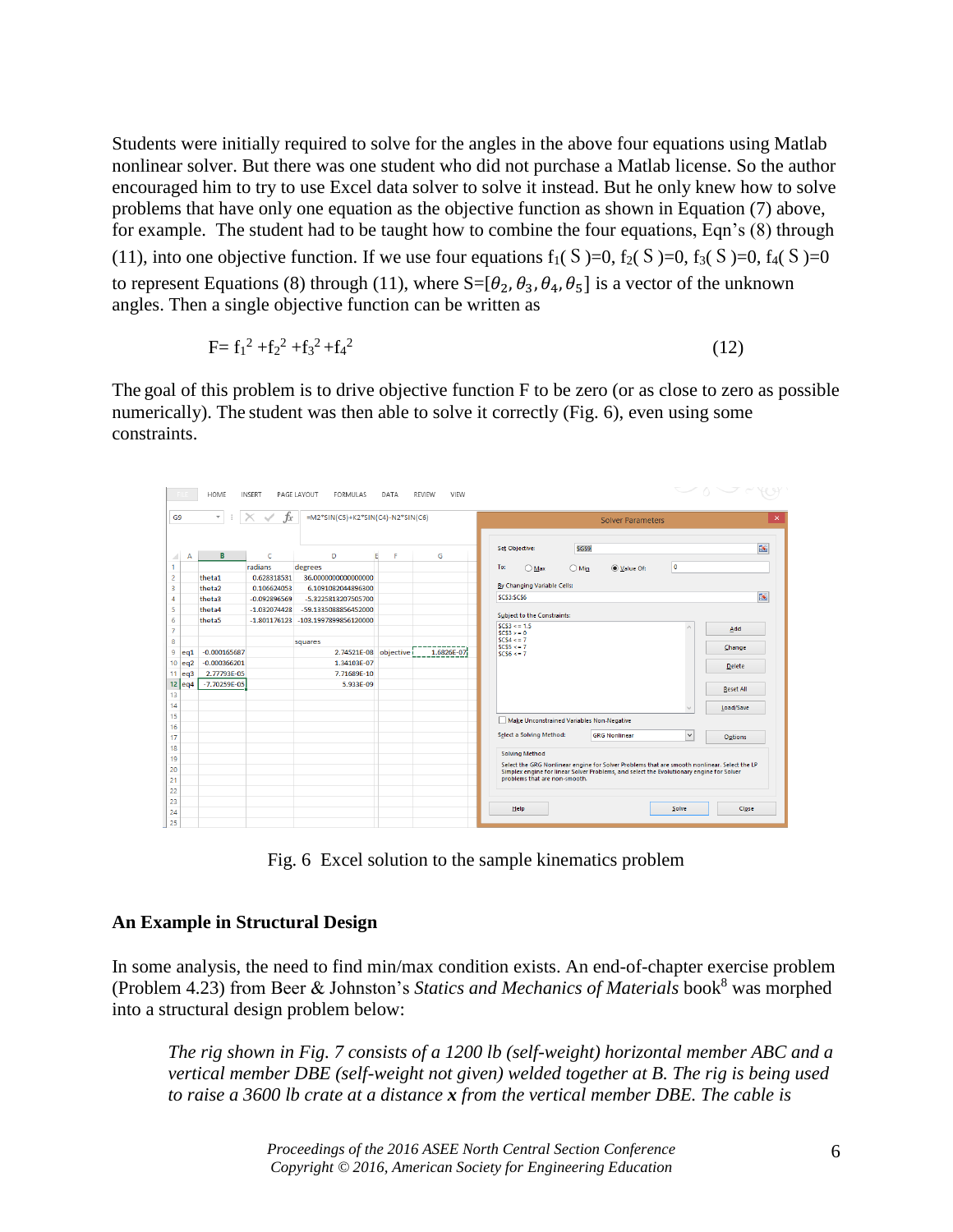*anchored at F as shown. The design goal is to make sure (1) fixed support at E would not fail and (2) the cable ADCF would not fail, for the entire range of x, which is from 1.5 ft to 17.5 ft.* 

It seems there are two design parameters to consider. One is the maximum bending moment at point E. Once this moment is known, the sizing and material/joint selection for column DBE can be done (a decision can be made later on how deep the steel column should be buried in the concrete dock so point E does not fail due to bending moment). The other parameter we need to keep an eye on is the maximum tension in the cable ADCF. Proper tensioning of the cable can actually help minimize the maximum bending moment experienced by the column at point E. One of the most important steps to solving this design problem is using Excel spreadsheet to find the required tension in cable ADCF when the maximum bending moment at point E is minimized. So this is a min/max problem. And it turned out that Excel data solver is a perfect tool for this application. A free body diagram is drawn in Fig. 8.



Fig. 7 Design of a Rig and Crate Structure

The detailed solution is given here<sup>9</sup>:

$$
\sum M_E = 0: M_E - T(3.75) + 3600x + 1200(6.5) = 0 \tag{13}
$$

Simplifying Eqn. (13) we have

$$
M_E = (3.75)T - 3600x - 7800
$$
\n<sup>(14)</sup>

For  $x=1.5$  ft, we have

$$
(M_E)_1 = (3.75)T - 3600(1.5) - 7800\tag{15}
$$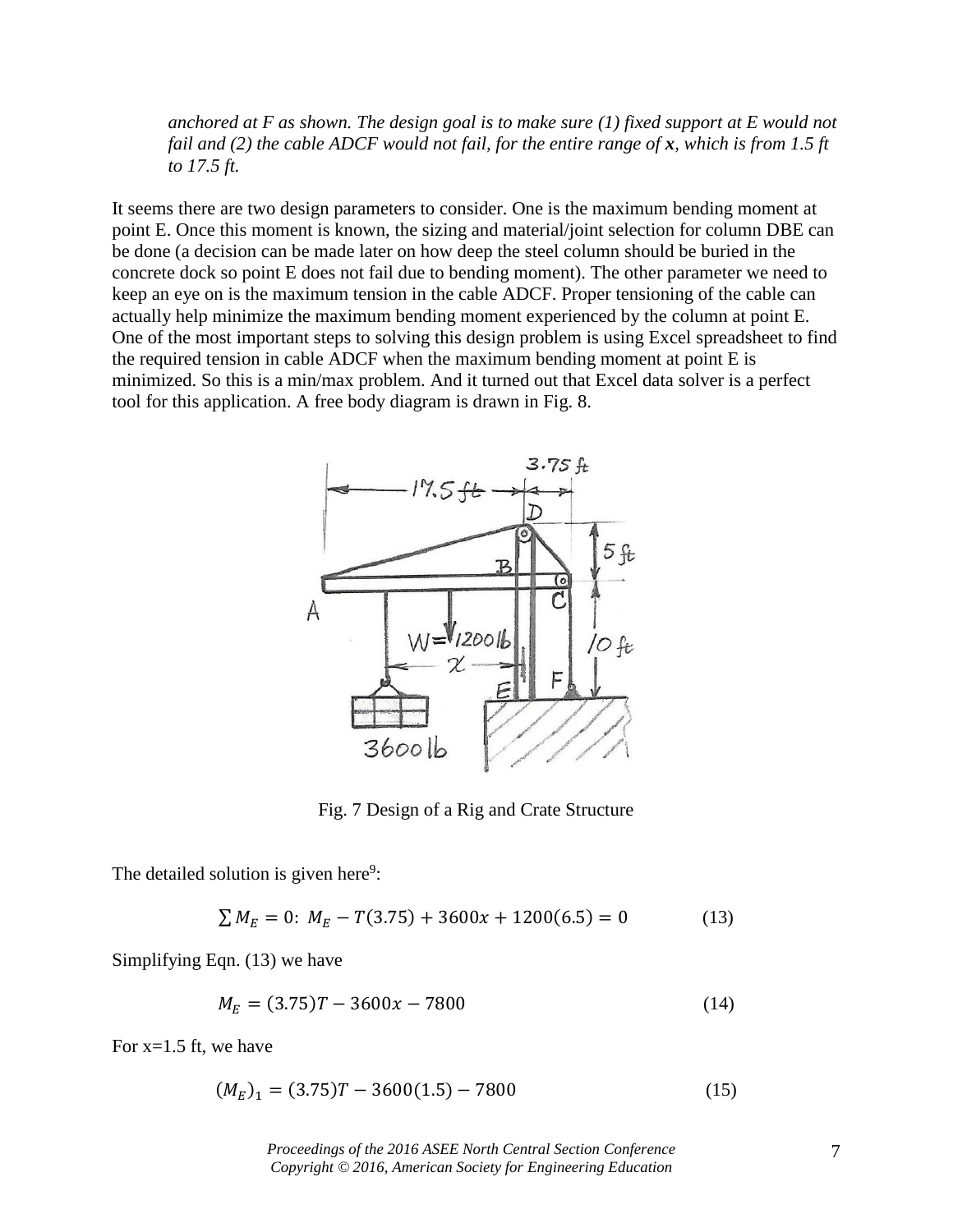For  $x=17.5$  ft, we have

$$
(M_E)_2 = (3.75)T - 3600(17.5) - 7800\tag{16}
$$



Fig. 8 Free-body Diagram of the Rig with Cable<sup>9</sup>

Therefore, the final solution for the problem becomes,

- (a) For the smallest max value of  $|M_E|$ , we set  $(M_E)_1 = -(M_E)_2$  and obtain T=11.20 kips.
- (b) Plug the value of T into Equation (15), we obtain  $|M_E| = 28.8 \, kip \cdot ft$

|          | <b>HOME</b><br><b>INSERT</b>           | PAGE LAYOUT | <b>FORMULAS</b>            | VIEW<br>DATA<br><b>REVIEW</b>                                                                |          |
|----------|----------------------------------------|-------------|----------------------------|----------------------------------------------------------------------------------------------|----------|
|          | $\overline{\phantom{a}}$<br><b>B17</b> | fx          | $=MAX(ABS(B14), ABS(B15))$ |                                                                                              |          |
|          |                                        |             |                            | <b>Solver Parameters</b>                                                                     | $\times$ |
| ⊿        | А                                      | B           | Ċ                          |                                                                                              |          |
| 4        | weight of $rig =$                      | 1200        |                            | <b>Set Objective:</b><br><b>SBS17</b>                                                        | T.       |
| 5        | moment arm of rig $=$                  | 6.5         |                            | $\overline{0}$<br>To:                                                                        |          |
| 6        |                                        |             |                            | $\odot$ Min<br>◯ Value Of:<br>$\bigcirc$ Max                                                 |          |
| 7        | weight of $crate =$                    | 3600        |                            | By Changing Variable Cells:                                                                  |          |
| 8        | moment arm of crate x1=                | 1.5         |                            | <b>SBS10</b>                                                                                 | 嶐        |
| 9        | moment arm of crate x2=                | 17.5        |                            |                                                                                              |          |
| 10       | tension in cable (lb)                  | 11200       |                            | <b>Subject to the Constraints:</b>                                                           |          |
| 11       |                                        |             |                            | Add                                                                                          |          |
| 12       | moment arm for cable                   | 3.75        |                            |                                                                                              |          |
| 13       |                                        |             |                            | Change                                                                                       |          |
|          | support moment at E                    |             |                            | <b>Delete</b>                                                                                |          |
|          | generated by ground (kip-ft)           |             |                            |                                                                                              |          |
|          | 14 when crate is at x1                 |             | $-28.80$ when $x=1.5$      | <b>Reset All</b>                                                                             |          |
|          | support moment at E                    |             |                            |                                                                                              |          |
|          | generated by ground (kip-ft)           |             |                            | Load/Save                                                                                    |          |
|          | 15 when crate is at x2                 |             | 28.80 when x=17.5          | Make Unconstrained Variables Non-Negative                                                    |          |
| 16<br>17 |                                        |             |                            |                                                                                              |          |
| 18       |                                        | 28.8        |                            | $\checkmark$<br>Select a Solving Method:<br><b>GRG Nonlinear</b><br><b>Options</b>           |          |
| 19       |                                        |             |                            | <b>Solving Method</b>                                                                        |          |
| 20       |                                        |             |                            | Select the GRG Nonlinear engine for Solver Problems that are smooth nonlinear. Select the LP |          |
| 21       |                                        |             |                            | Simplex engine for linear Solver Problems, and select the Evolutionary engine for Solver     |          |
| 22       |                                        |             |                            | problems that are non-smooth.                                                                |          |
| 23       |                                        |             |                            |                                                                                              |          |
| 24       |                                        |             |                            | Help<br>Solve<br>Close                                                                       |          |
|          |                                        |             |                            |                                                                                              |          |

Fig. 9 Excel Min/Max Solution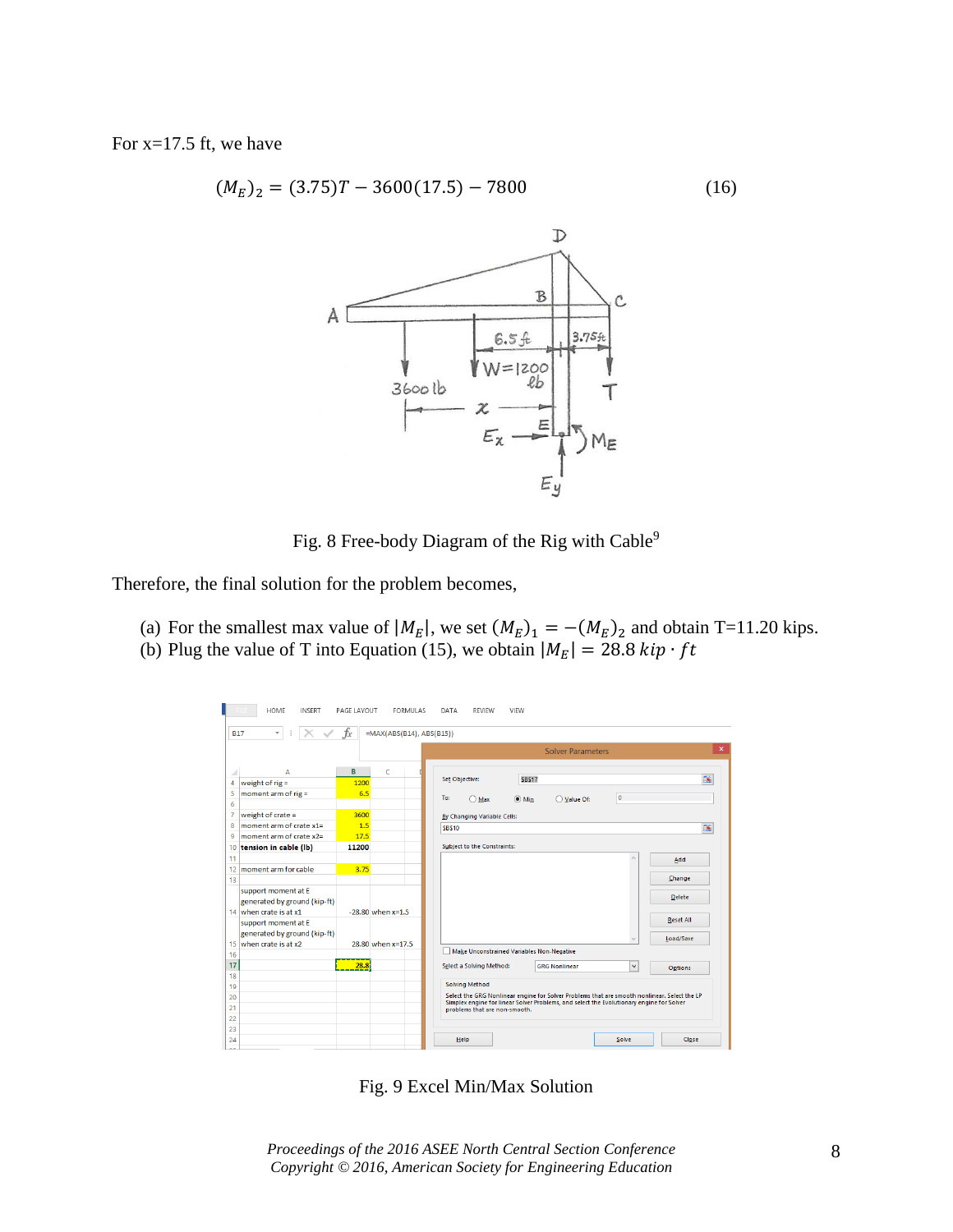Using Excel, the solution we got using a min/max objective function matches the hand calculation above. Note in this solver calculation, tension in cable (T) is the only changing variable. Since support moment at point E generated by the ground when crate is at  $x_1 = 1.5$ ft or  $x_2$  = 17.5ft are different, and the design goal is to minimize the maximum magnitude of this moment around point E, the only reasonable solution would be to have the moment being equal in magnitude for both positions  $x_1$  and  $x_2$ . The objective function is max (abs( $M_{E1}$ ), abs( $M_{E2}$ )), as shown in Fig. 9.

Another question that could be asked of students is, would it be a good idea to detach the cable from anchor at F and attach it instead to column DBE at a point, say, 1 feet above the concrete floor? It can be left as a homework problem for students to explain their reasoning and show its impact on max bending moment at point E (foot of the column DBE) and tension in the cable.

### **An Example in Engineering Economy**

In engineering economy, one of the tasks that one often encounter is to find a loan's interest rate knowing the amount borrowed, the annual payment, and the number of years of payment. This sounds easy but actually is a nonlinear problem and there is no closed-form solution. Traditional engineering economy textbooks would spend pages deriving solutions using a combination of graphical and interpolation techniques in order to get an approximate solution. With Excel data solver, the whole trouble of interpolation can be avoided. Now we will show one example problem (Example 3.9 from Ted. G. Eschenbach's book, *Engineering Economy: Applying Theory to Practice*<sup>10</sup>).

*If \$10,000 is borrowed and payments of \$2,000 are made each year for 9 years, what is the interest rate?* 

Knowing present worth P= $$10,000$ , and annuity A= $$2,000$ , and periods N=9, we need to solve for interest rate i. Since  $$10,000*(A/P, i, N) = $2,000$ , and from the formula for  $(A/P, i, N)$ :

$$
(A/P, i, N) = \frac{1}{(P/A, i, N)} = \frac{i(1+i)^N}{(1+i)^N - 1}
$$
\n(17)

Excel solver input window is shown in Fig. 10. Note here interest rate is the changing variable and the objective function is a single equation as shown in the formula above.

#### **Limitations of the Excel Data Solver**

It has been documented that Excel Data Solver has an upper limit of 200 for decision variables, and limits on the number of constraints that can be used $11$ . To increase those limits, premium has to be paid to purchase Excel add-ons supplied by  $3<sup>rd</sup>$ -party vendors. At least one vendor is claiming an upper limit of 8,000 decision variables<sup>11</sup>.

Another limitation of Excel Data Solver is its speed during optimization, especially when the number of independent variables become large. Commercial Excel add-ons such as the ones supplied by *Optimum Power Technology, Inc.* in Pittsburgh, PA, had demonstrated some success in solving this speed problem using advanced design of experiment techniques<sup>12</sup>. There are three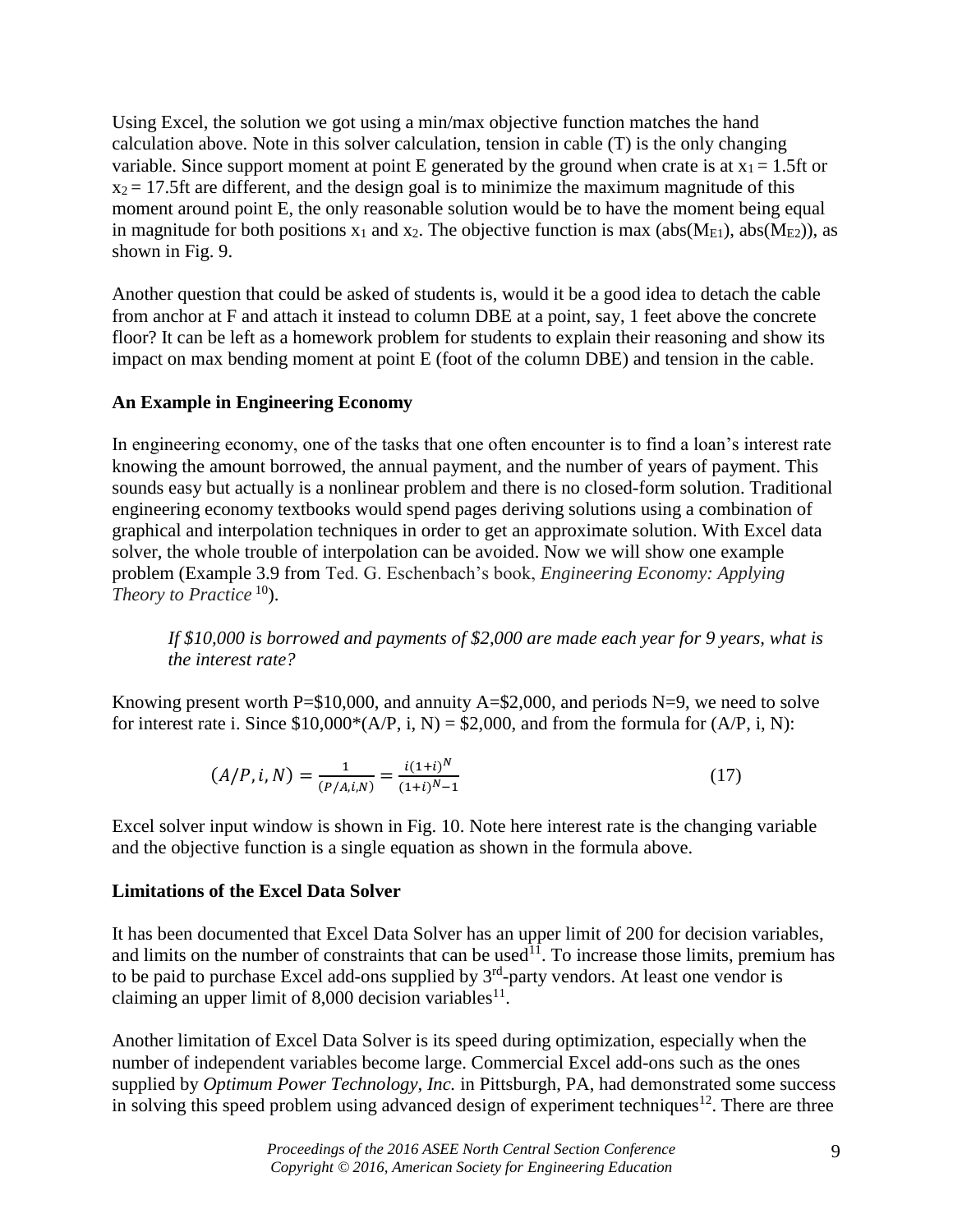patented model-based design optimization software products in *Optimum Power Technology*'s newest line of software. *Global-OPT* is free and Multi-Objective-OPT are Excel Add-Ins that optimize and calibrate Excel and MATLAB models. The *Design Optimizing Expert System* (*DOES*) can optimize simulation models created with Computer Aided Engineering (CAE) tools such as ANSYS and  $FLUENT<sup>12</sup>$ .

|                | <b>B7</b>  | v<br>÷             | fx                        | =B2-B3*((1+B5)^B1-1)/(B5*(1+B5)^B1)       |                |                                                                                              |              |                  |
|----------------|------------|--------------------|---------------------------|-------------------------------------------|----------------|----------------------------------------------------------------------------------------------|--------------|------------------|
|                |            |                    |                           |                                           |                | <b>Solver Parameters</b>                                                                     |              |                  |
| ⊿              | A          | B                  | $\epsilon$                |                                           |                |                                                                                              |              |                  |
| 1              | $N =$      |                    | 9 number of payments      | Set Objective:                            | <b>SBS7</b>    |                                                                                              |              | 医                |
| $\overline{2}$ | $P =$      |                    | \$10,000.00 present worth | To:                                       |                |                                                                                              | $\bullet$    |                  |
| з              | $A =$      | \$2,000.00 annuity |                           | $\bigcirc$ Max                            | $\bigcirc$ Min | C Value Of:                                                                                  |              |                  |
|                |            |                    |                           | By Changing Variable Cells:               |                |                                                                                              |              |                  |
|                | i=         |                    | 0.137044742 interest rate | <b>SBSS</b>                               |                |                                                                                              |              | 医                |
| 6              |            |                    |                           |                                           |                |                                                                                              |              |                  |
| $\overline{7}$ | obj functi | 0.00000000         |                           | Subject to the Constraints:               |                |                                                                                              |              |                  |
|                |            |                    |                           |                                           |                |                                                                                              |              | Add              |
|                |            |                    |                           |                                           |                |                                                                                              |              |                  |
| 10             |            |                    |                           |                                           |                |                                                                                              |              | Change           |
| 11             |            |                    |                           |                                           |                |                                                                                              |              | <b>Delete</b>    |
| 12             |            |                    |                           |                                           |                |                                                                                              |              |                  |
| 13             |            |                    |                           |                                           |                |                                                                                              |              | <b>Reset All</b> |
| 14             |            |                    |                           |                                           |                |                                                                                              |              |                  |
| 15<br>16       |            |                    |                           |                                           |                |                                                                                              | $\sim$       | Load/Save        |
| 17             |            |                    |                           | Make Unconstrained Variables Non-Negative |                |                                                                                              |              |                  |
| 18             |            |                    |                           |                                           |                |                                                                                              |              |                  |
| 19             |            |                    |                           | Select a Solving Method:                  |                | <b>GRG Nonlinear</b>                                                                         | $\checkmark$ | <b>Options</b>   |
| 20             |            |                    |                           | <b>Solving Method</b>                     |                |                                                                                              |              |                  |
| 21             |            |                    |                           |                                           |                | Select the GRG Nonlinear engine for Solver Problems that are smooth nonlinear. Select the LP |              |                  |
| 22             |            |                    |                           |                                           |                | Simplex engine for linear Solver Problems, and select the Evolutionary engine for Solver     |              |                  |
| 23             |            |                    |                           | problems that are non-smooth.             |                |                                                                                              |              |                  |
| 24             |            |                    |                           |                                           |                |                                                                                              |              |                  |
| 25             |            |                    |                           | Help                                      |                |                                                                                              | Solve        | Close            |

Fig. 10 Excel solution

But for most engineering problems students encounter in their undergraduate education, the standard Excel data solver proves to be more than enough for use. Note that Mac and PC have slightly different instructions on how to activate the Excel data solver add-in. and detailed instructions for both platforms can easily be found online. For example, if you use a Mac computer, here are a few the steps on how to install the free Solver add-in<sup>13</sup>:

- 1. Start Excel for Mac.
- 2. Click *Tools*, and then click *Add-Ins*.
- 3. Click the *Data Analysis ToolPak* or *Solver* option to enable it. Then, click OK.
- 4. Locate *Data Analysis ToolPak* or *Solver* on the *Data* tab.

For instructions on installing Solver in Windows PC, see reference<sup>14</sup>.

## **Summary**

This paper attempts to show that Excel data solver is an excellent tool to teach students to use and tackle nonlinear problems encountered in engineering analysis and design. Excel data solver can be easily incorporated in a typical undergraduate engineering curriculum either as part of the introduction to engineering class or as part of a lab or as part of any engineering curriculum. It can solve a wide variety of problems. Examples drawn from engineering mechanics, kinematics